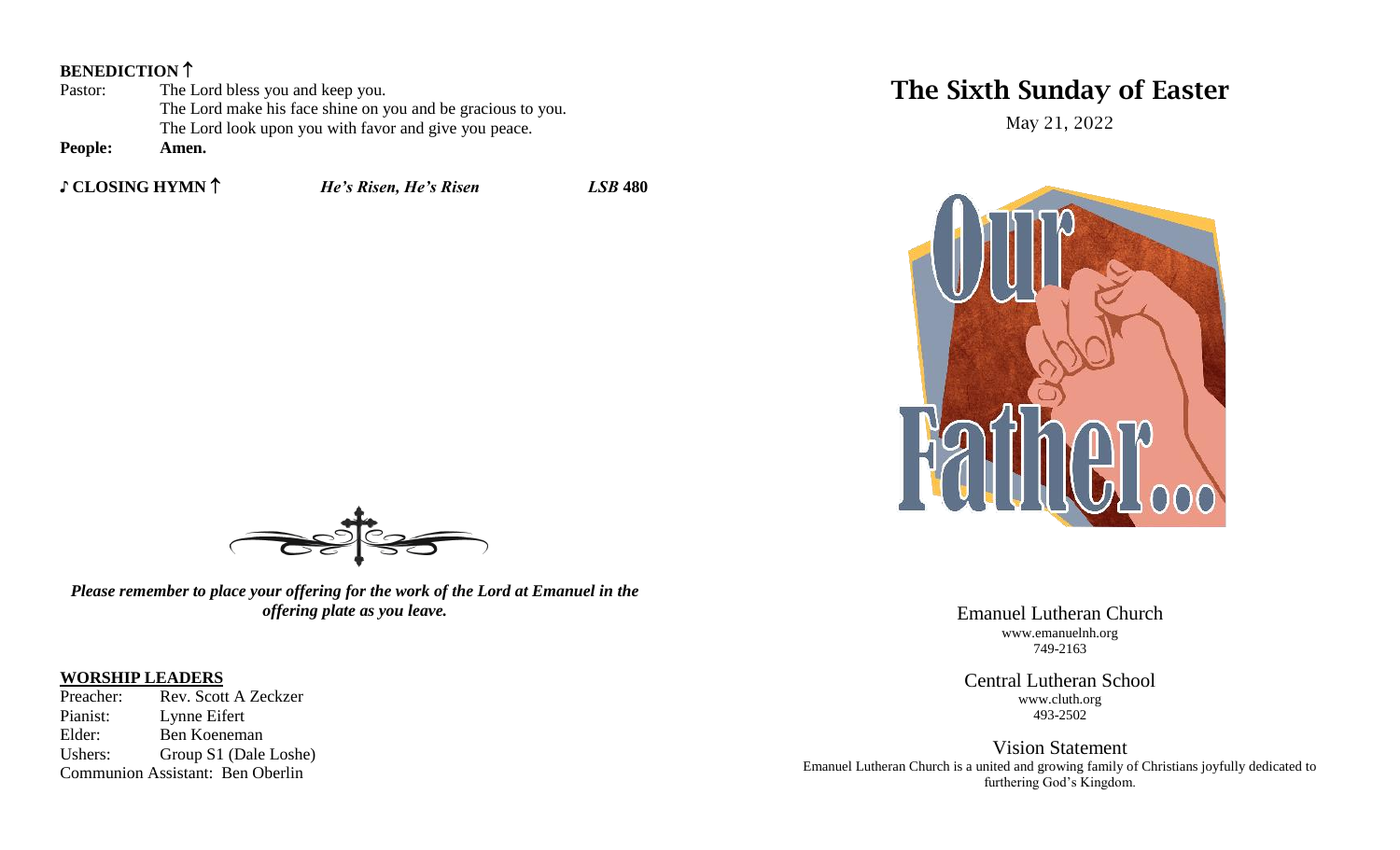### †The Sixth Sunday of Easter † May 21, 2022

**FELLOWSHIP DIRECTORY** *(Everyone, please sign in! We ask guests to include your address, zip code and phone number so that we may acknowledge your visit.)*

AS WE GATHER  $\sim$  The disciples thought they knew what Jesus was saying, but it was before Easter, and they could not understand. They would, "in that day," that is, after Jesus' victory and the Spirit's gift of faith. Now we with them know that He has overcome the world, all opposition, and even death itself. John's vision in Revelation depicts a perfect Jerusalem, clear and beautiful, with the Lamb as its lamp. Anticipating such nearness of God, in this our day we can pray, asking for whatever we need, confident of our Father's hearing. In the Reading from Acts, Paul has to tell everyone about his Easter joy, and the Lord opens Lydia's heart. She is baptized and opens her home for Paul and Luke to use to tell others. With the clarity of our Spirit-given Easter joy, we know, pray, and tell!

#### **WELCOME AND RINGING OF THE BELLS**

| $\mathfrak J$ OPENING HYMN $\downarrow$ |                            | <b>Christ the Lord Is Risen Today; Alleluia</b>                                                                                                                                                                                                                                                                                                                                                                                                                                                                                     | <b>LSB 463</b>                 |
|-----------------------------------------|----------------------------|-------------------------------------------------------------------------------------------------------------------------------------------------------------------------------------------------------------------------------------------------------------------------------------------------------------------------------------------------------------------------------------------------------------------------------------------------------------------------------------------------------------------------------------|--------------------------------|
| INVOCATION ↑                            |                            |                                                                                                                                                                                                                                                                                                                                                                                                                                                                                                                                     |                                |
| Pastor:<br>People:                      | Amen.                      | In the name of the Father and of the Son and of the Holy Spirit.                                                                                                                                                                                                                                                                                                                                                                                                                                                                    |                                |
|                                         |                            | <b>CONFESSION AND ABSOLUTION 1</b>                                                                                                                                                                                                                                                                                                                                                                                                                                                                                                  | (Psalm 118:24; John 16:23, 33) |
| Pastor:                                 | Alleluia! Christ is risen! |                                                                                                                                                                                                                                                                                                                                                                                                                                                                                                                                     |                                |
| People:                                 |                            | He is risen indeed! Alleluia!                                                                                                                                                                                                                                                                                                                                                                                                                                                                                                       |                                |
| Pastor:                                 |                            | This is the day that the Lord has made.                                                                                                                                                                                                                                                                                                                                                                                                                                                                                             |                                |
| People:                                 |                            | Let us rejoice and be glad in it.                                                                                                                                                                                                                                                                                                                                                                                                                                                                                                   |                                |
| Pastor:                                 | Jesus' sake.               | On another day, the one before He gave His life for us, our Lord said, "In<br>that day you will ask nothing of Me. Truly, truly, I say to you, whatever<br>you ask of the Father in My name, He will give it to you." Today, this<br>side of Easter, we are gathered to hear God's Word, call upon Him in<br>prayer and praise, and receive the body and blood of our Lord Jesus<br>Christ. But we cannot free ourselves from our sinning and our sinful<br>condition. Let us therefore ask our heavenly Father for forgiveness for |                                |

#### **2**

#### *Silence for reflection on the Word of God and our sinful condition.*

| Pastor:        | Almighty God,                                                                                                                                                                                                                                                                                                                                          |
|----------------|--------------------------------------------------------------------------------------------------------------------------------------------------------------------------------------------------------------------------------------------------------------------------------------------------------------------------------------------------------|
| <b>People:</b> | have mercy upon us, forgive us our sins, and lead us to everlasting<br>life. Amen.                                                                                                                                                                                                                                                                     |
| Pastor:        | Although Jesus foretold about the disciples' scattering that very night,<br>yet He said, "I have said these things to you, that in Me you may have<br>peace." As a called and ordained servant of Christ, I therefore forgive<br>you all your sins in the name of the Father and of the $\mathcal F$ Son and of the<br>Holy Spirit. Peace be with you. |
| <b>People:</b> | Amen! And may peace also be with you.                                                                                                                                                                                                                                                                                                                  |
| Pastor:        | Amen.                                                                                                                                                                                                                                                                                                                                                  |

### **SALUTATION**

| Pastor:        | The Lord be with you. | (Ruth 2:4)  |
|----------------|-----------------------|-------------|
| <b>People:</b> | And also with you.    | (Luke 1:28) |

### **COLLECT OF THE DAY**

| Pastor: | Let us pray.             |
|---------|--------------------------|
|         | $\Omega$ God the giver o |

O God, the giver of all that is good, by Your holy inspiration grant that we may think those things that are right and by Your merciful guiding accomplish them; through Jesus Christ, Your Son, our Lord, who lives and reigns with You and the Holy Spirit, one God, now and forever.

#### **People: Amen.**

#### **FIRST READING**  $\downarrow$  **Acts 16:9-15** *(ESV)*

<sup>9</sup>A vision appeared to Paul in the night: a man of Macedonia was standing there, urging him and saying, "Come over to Macedonia and help us." <sup>10</sup>And when Paul had seen the vision, immediately we sought to go on into Macedonia, concluding that God had called us to preach the gospel to them.

<sup>11</sup>So, setting sail from Troas, we made a direct voyage to Samothrace, and the following day to Neapolis,  $12$  and from there to Philippi, which is a leading city of the district of Macedonia and a Roman colony. We remained in this city some days. <sup>13</sup>And on the Sabbath day we went outside the gate to the riverside, where we supposed there was a place of prayer, and we sat down and spoke to the women who had come together. <sup>14</sup>One who heard us was a woman named Lydia, from the city of Thyatira, a seller of purple goods, who was a worshiper of God. The Lord opened her heart to pay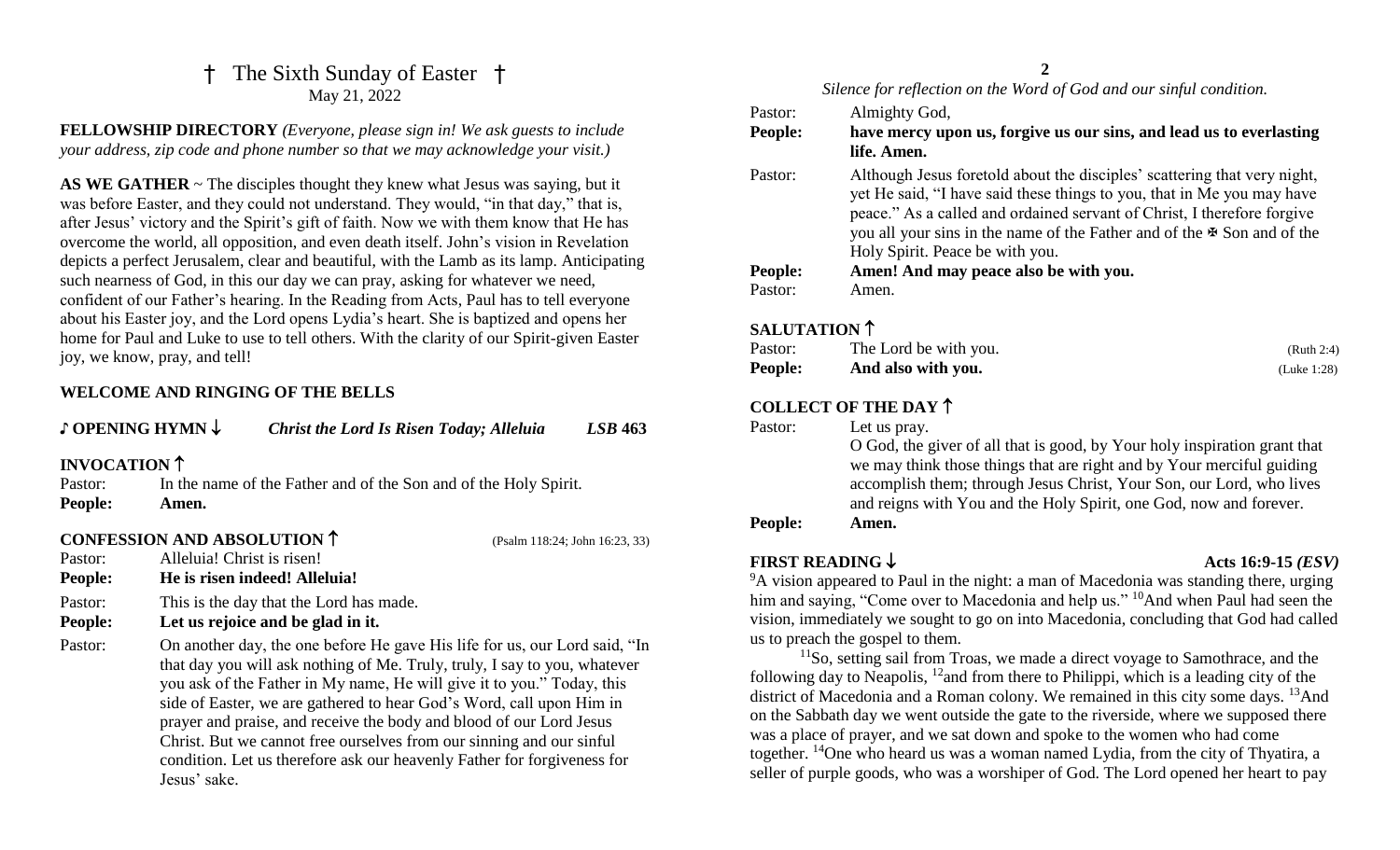attention to what was said by Paul. <sup>15</sup>And after she was baptized, and her household as well, she urged us, saying, "If you have judged me to be faithful to the Lord, come to my house and stay." And she prevailed upon us.

Pastor: This is the Word of the Lord. **People: Thanks be to God.**

**EPISTLE READING**  $\downarrow$  **Revelation 21:9-14, 21-27** *(ESV)* 

<sup>9</sup>Then came one of the seven angels who had the seven bowls full of the seven last plagues and spoke to me, saying, "Come, I will show you the Bride, the wife of the Lamb." <sup>10</sup>And he carried me away in the Spirit to a great, high mountain, and showed me the holy city Jerusalem coming down out of heaven from God, <sup>11</sup>having the glory of God, its radiance like a most rare jewel, like a jasper, clear as crystal. <sup>12</sup>It had a great, high wall, with twelve gates, and at the gates twelve angels, and on the gates the names of the twelve tribes of the sons of Israel were inscribed— $13$ on the east three gates, on the north three gates, on the south three gates, and on the west three gates. <sup>14</sup>And the wall of the city had twelve foundations, and on them were the twelve names of the twelve apostles of the Lamb. . . .

 $^{21}$ And the twelve gates were twelve pearls, each of the gates made of a single pearl, and the street of the city was pure gold, transparent as glass.

 $22$ And I saw no temple in the city, for its temple is the Lord God the Almighty and the Lamb. <sup>23</sup>And the city has no need of sun or moon to shine on it, for the glory of God gives it light, and its lamp is the Lamb.  $^{24}$ By its light will the nations walk, and the kings of the earth will bring their glory into it,  $25$  and its gates will never be shut by day—and there will be no night there. <sup>26</sup>They will bring into it the glory and the honor of the nations. <sup>27</sup>But nothing unclean will ever enter it, nor anyone who does what is detestable or false, but only those who are written in the Lamb's book of life.

Pastor: This is the Word of the Lord. **People: Thanks be to God.**

#### **GOSPEL LESSON 16:23-33** *<i>(ESV)*

<sup>23</sup>[Jesus said:] "In that day you will ask nothing of me. Truly, truly, I say to you, whatever you ask of the Father in my name, he will give it to you.  $24$ Until now you have asked nothing in my name. Ask, and you will receive, that your joy may be full.

 $25$ "I have said these things to you in figures of speech. The hour is coming when I will no longer speak to you in figures of speech but will tell you plainly about the Father. <sup>26</sup>In that day you will ask in my name, and I do not say to you that I will ask the

Father on your behalf; <sup>27</sup> for the Father himself loves you, because you have loved me and have believed that I came from God. <sup>28</sup>I came from the Father and have come into the world, and now I am leaving the world and going to the Father."

 $29$ His disciples said, "Ah, now you are speaking plainly and not using figurative speech!  $30$ Now we know that you know all things and do not need anyone to question you; this is why we believe that you came from God." <sup>31</sup>Jesus answered them, "Do you now believe? <sup>32</sup>Behold, the hour is coming, indeed it has come, when you will be scattered, each to his own home, and will leave me alone. Yet I am not alone, for the Father is with me. <sup>33</sup>I have said these things to you, that in me you may have peace. In the world you will have tribulation. But take heart; I have overcome the world."

| <b>People:</b> | Thanks be to God.             |
|----------------|-------------------------------|
| Pastor:        | This is the Word of the Lord. |

#### **♪ HYMN OF THE DAY** *Dear Christians, One and All, Rejoice* **(v. 1-4)** *LSB* **556**

**SERMON** *Joyfully …*

**♪ HYMN OF THE DAY** *Dear Christians, One and All, Rejoice* **(v. 5-10)** *LSB* **556**

#### **STATEMENT OF FAITH - THE NICENE CREED**

**I believe in one God, the Father Almighty, maker of heaven and earth and of all things visible and invisible.**

**And in one Lord Jesus Christ the only-begotten Son of God, begotten of his Father before all worlds, God of God, Light of Light, very God of very God, begotten, not made, being of one substance with the Father, by whom all things were made; who for us men and for our salvation came down from heaven and was incarnate by the Holy Spirit of the virgin Mary and was made man; and was crucified also for us under Pontius Pilate. He suffered and was buried. And the third day he rose again according to the Scriptures and ascended into heaven and sits at the right hand of the Father. And he will come again with glory to judge both the living and the dead, whose kingdom will have no end.**

**And I believe in the Holy Spirit, the Lord and giver of life, who proceeds from the Father and the Son, who with the Father and the Son together is worshipped and glorified, who spoke by the Prophets. And I believe in one holy Christian and apostolic church, I acknowledge one Baptism for the remission of sins, and I look for the resurrection of the dead and the life of the world to come. Amen.**